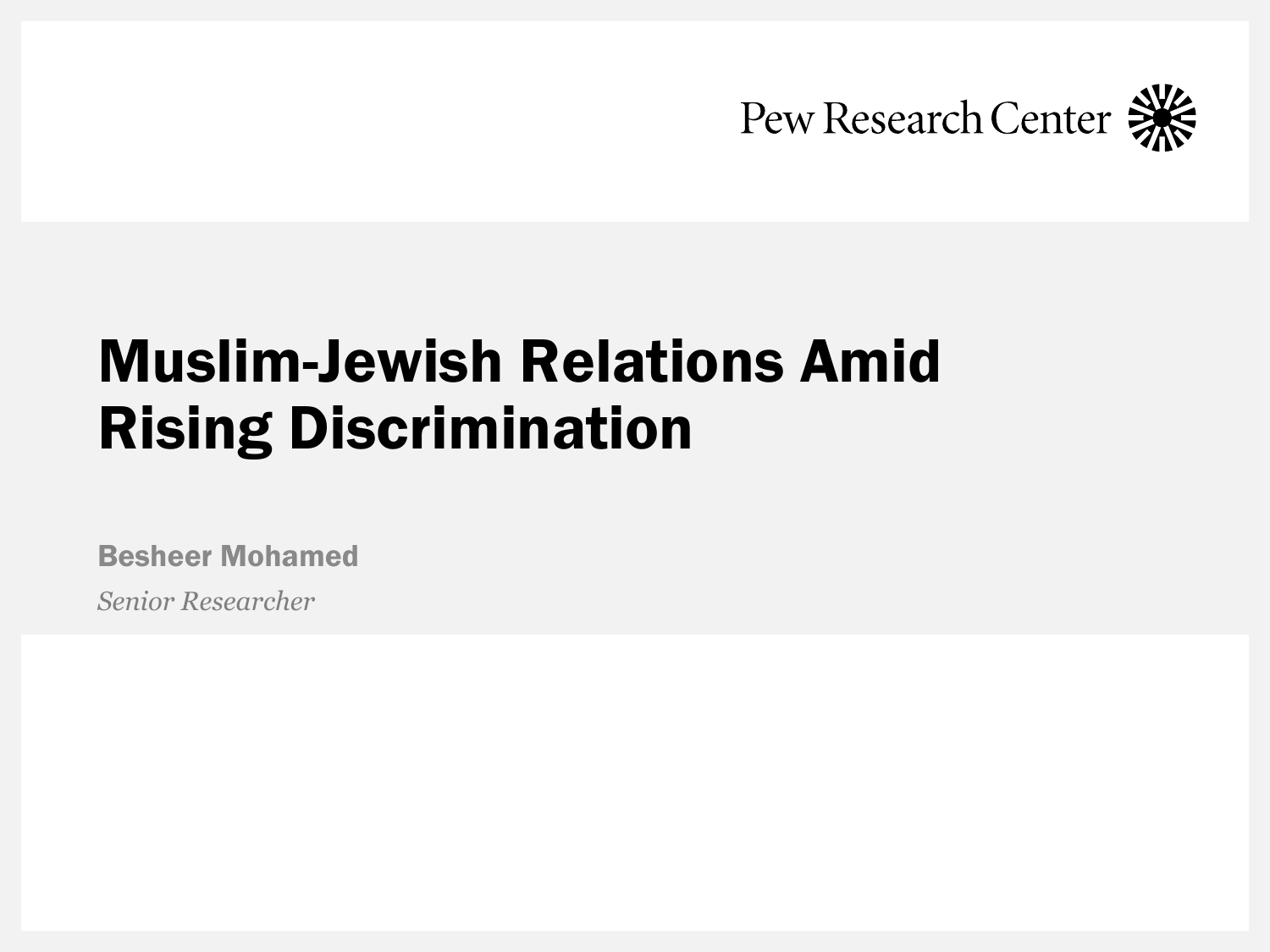### The general public says that *discrimination has increased in* recent years for both Muslims and Jews in the U.S.

Is there a lot of discrimination against each group, according to the general public?



Source: Survey conducted among U.S. adults, June 13-16, 2013. Survey conducted among U.S. adults, April 5-11, 2017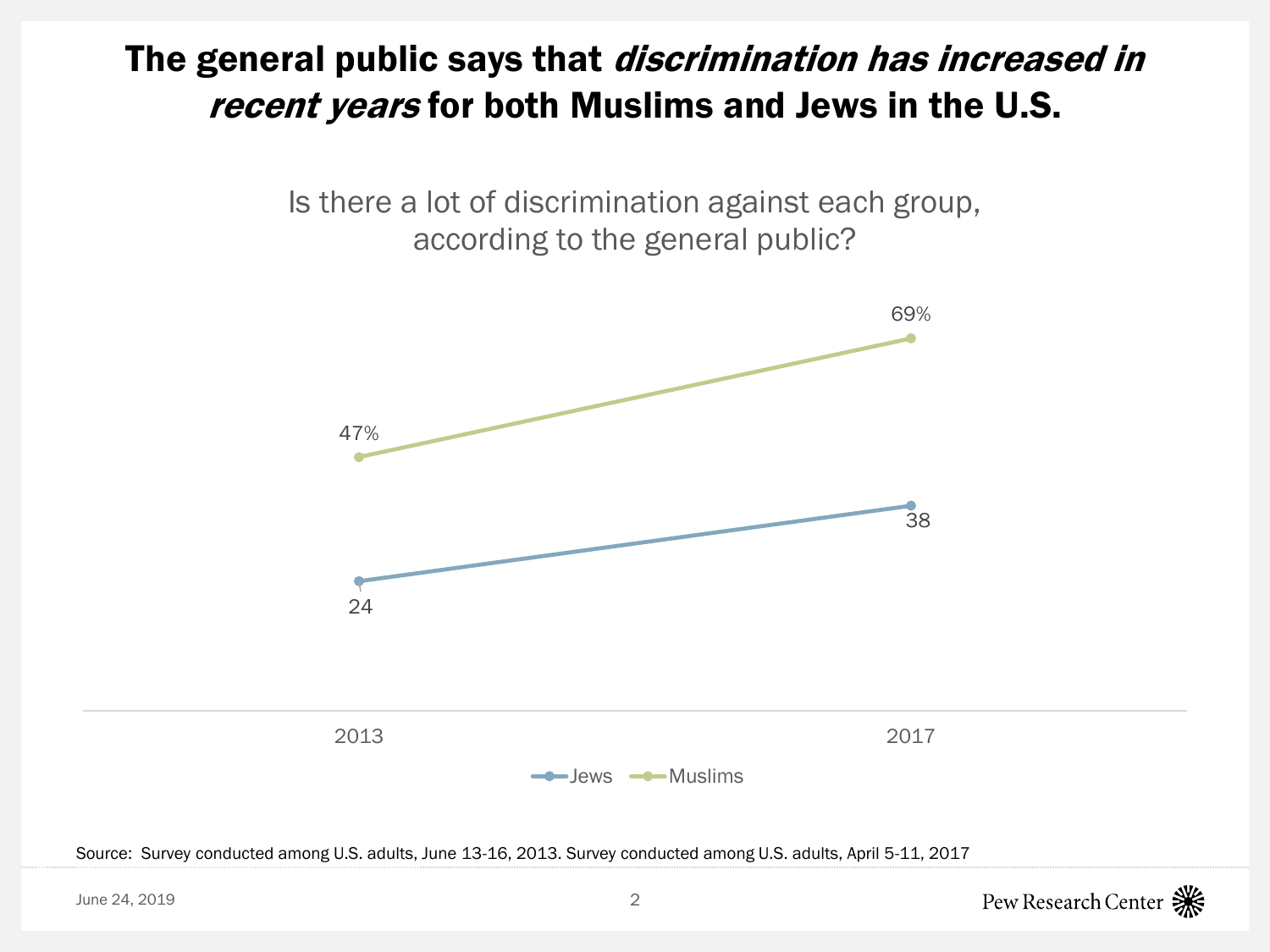## American Jews seem somewhat *more likely* than the American public overall to believe there is a lot of discrimination against Muslims in this country





Source: 2013 Survey of U.S. Jews, conducted Feb. 20-June 13, 2013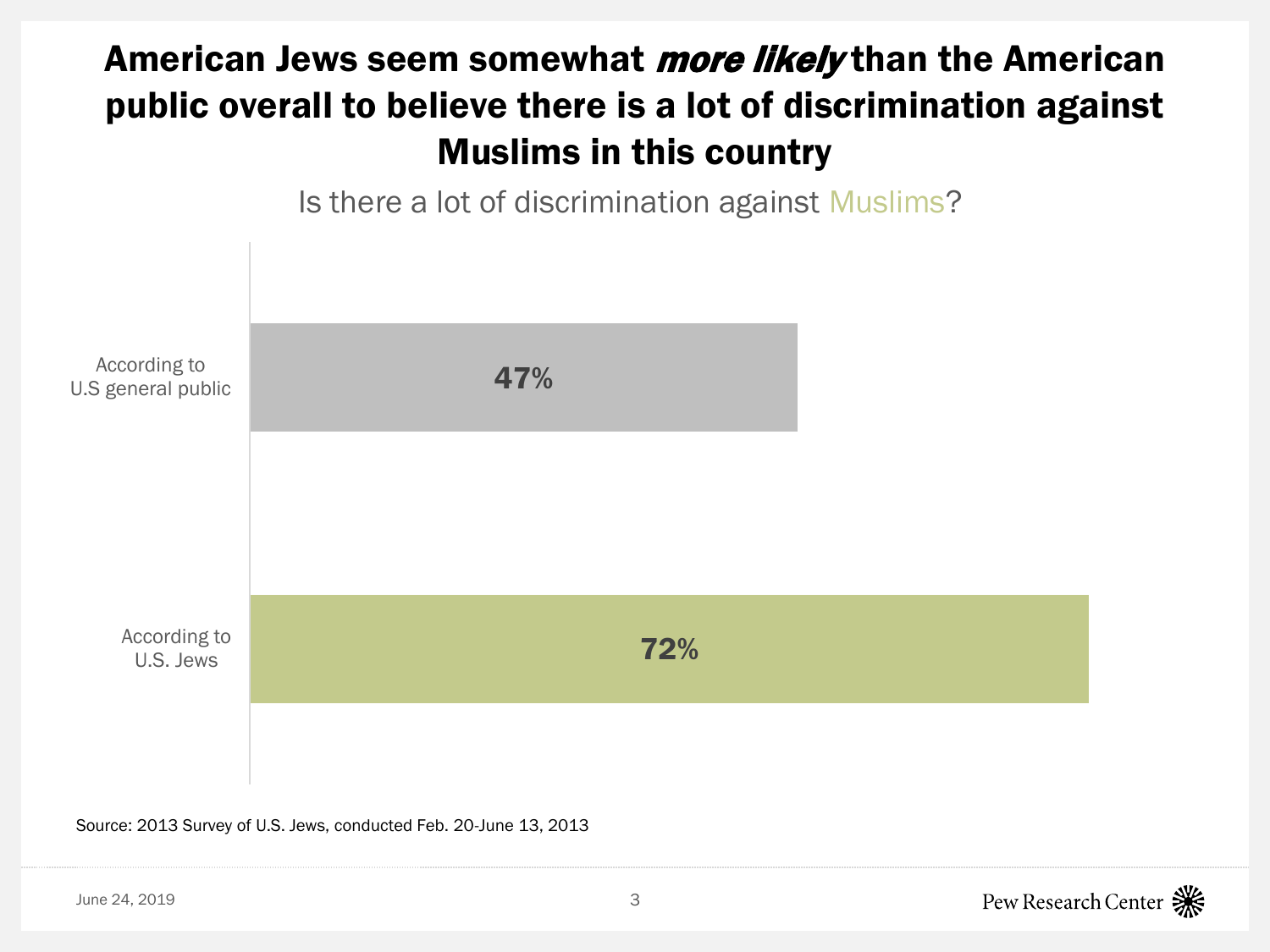### American Muslims seem *about as likely* as the American public overall to believe there is a lot of discrimination against Jews in this country



Is there a lot of discrimination against Jews?

Source: 2017 Survey of U.S. Muslims, conducted Jan. 23-May 2, 2017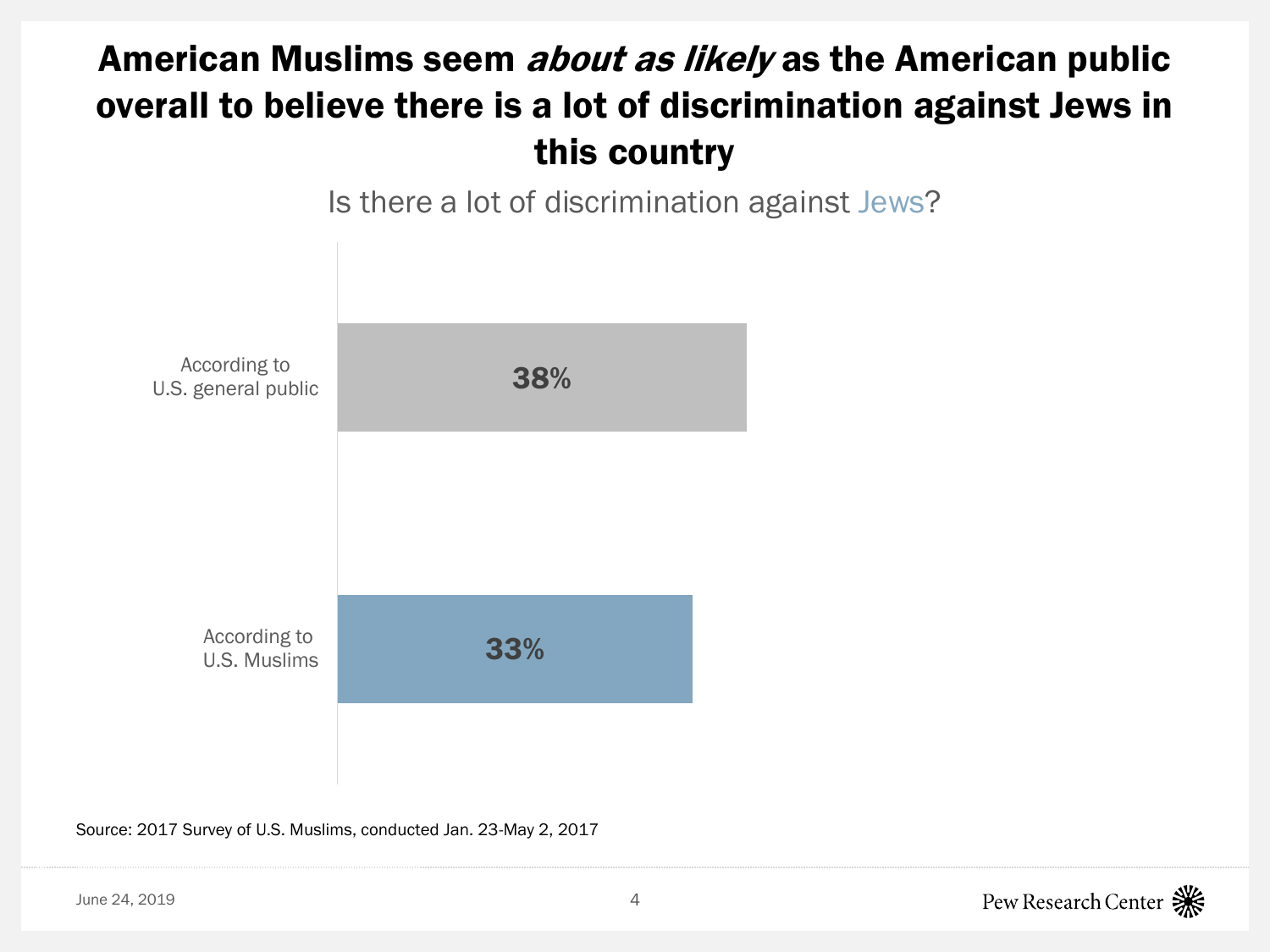#### Many say there is more discrimination against Muslims than Jews

72 47 75 69 43 24 33 38 Jews (2013) Public (2013) Muslims (2017) Public (2017)  $\blacksquare$  Jews  $\blacksquare$  Muslim 31-pt. difference 42 23 29 According to …

Is there a lot of discrimination against each group?

Source: 2017 Survey of U.S. Muslims, conducted Jan. 23-May 2, 2017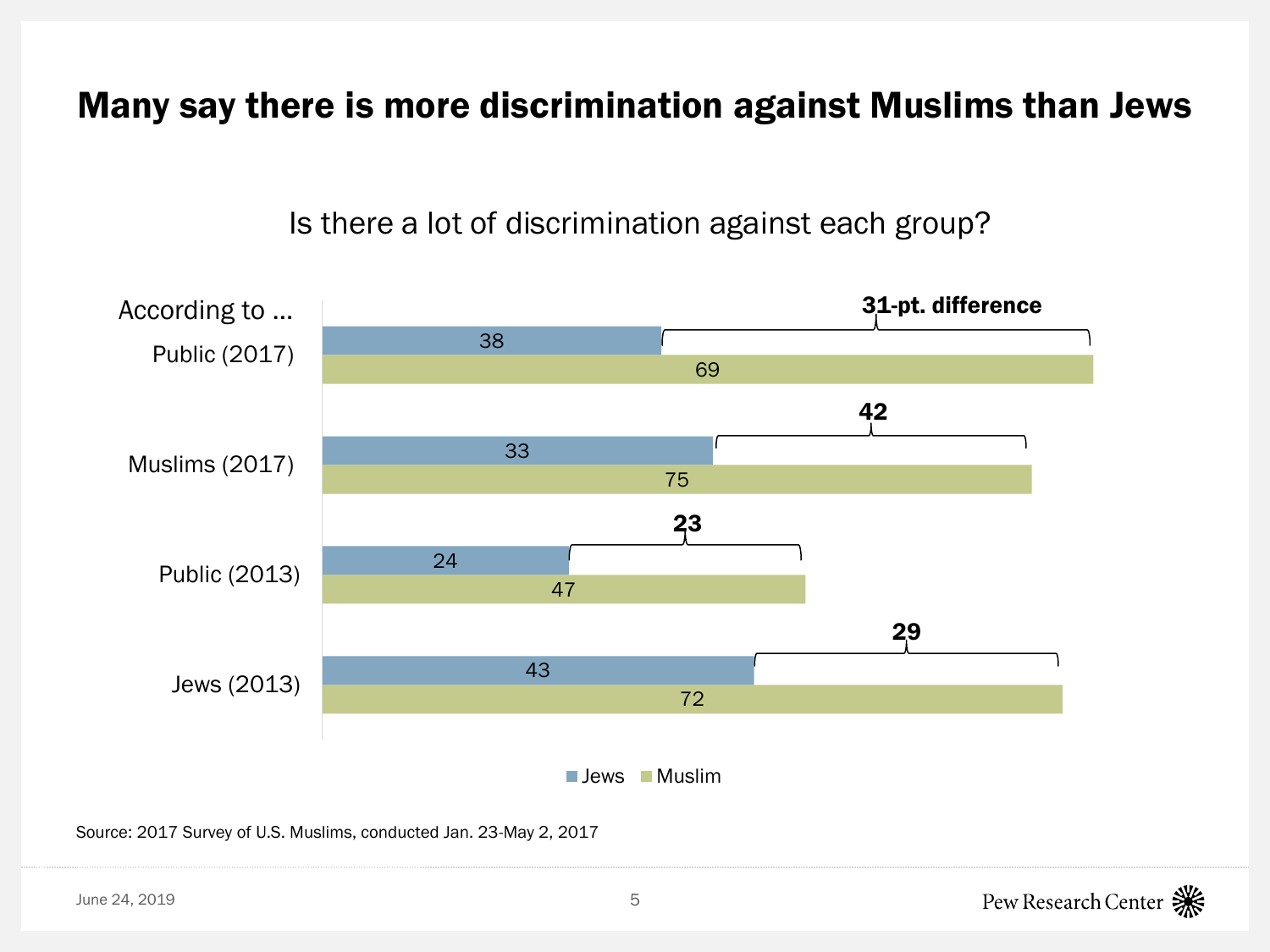

## Besheer Mohamed

*Senior Researcher*

Email: bmohamed@pewresearch.org

Twitter: @bmoham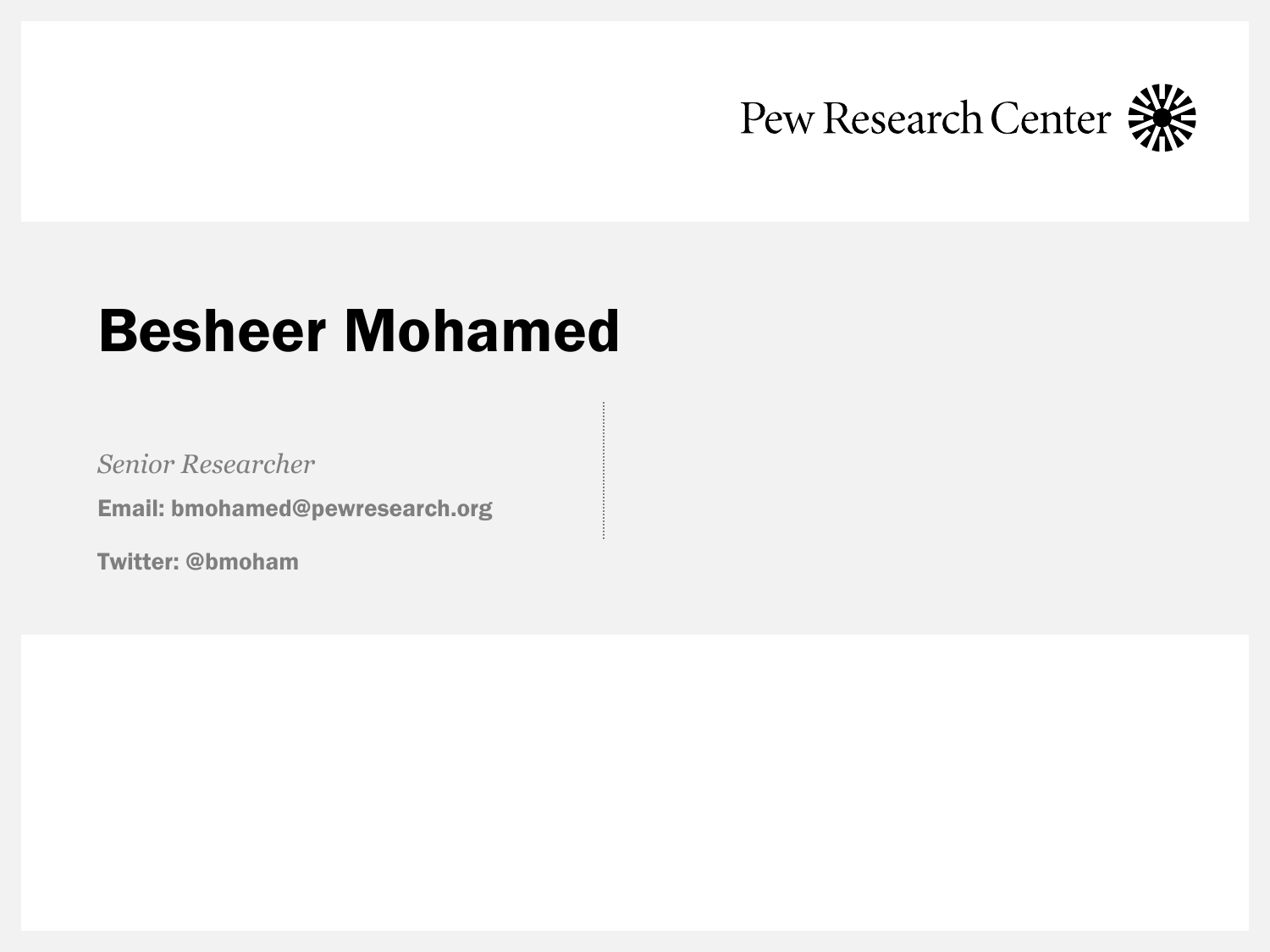## Familiarity linked to comfort



How do you feel toward each group?

Source: Pew Research Center survey conducted Jan 9-23, 2017.